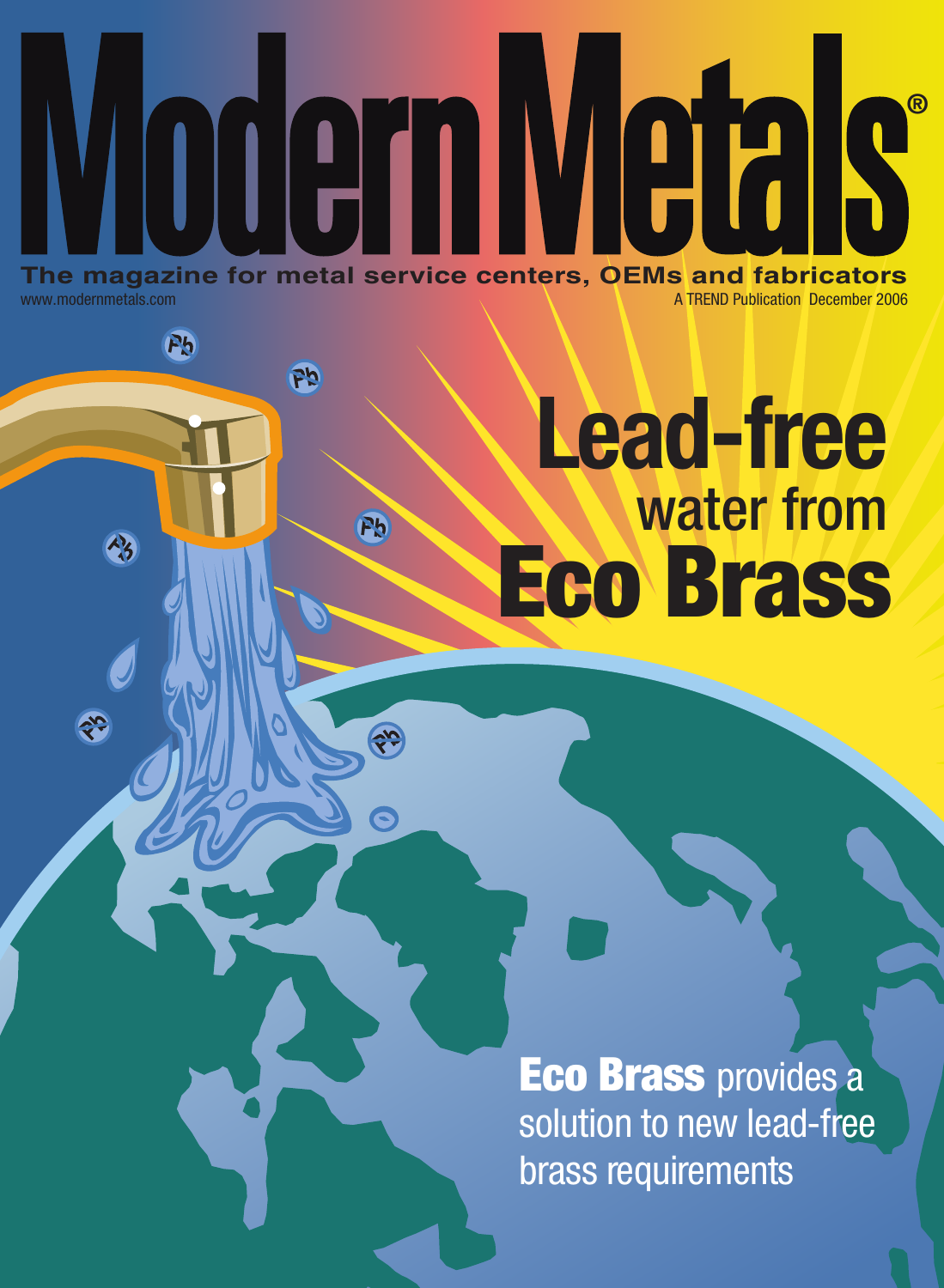### **copper**&brass

Ph

**Ph** 

# It's easy being **green Discription Report Follows**

**BY** LAUREN DUENSING

There is a growing green movement in the metals industry that continues to add eco-friendly products to its arsenal. While some legislation is prompting the move toward green products, "regardless of what the regulations a here is a growing green movement in the metals industry that continues to add eco-friendly products to its arsenal. While some legislation is prompting the move toward green products, "regardless of what the regulations are, there is a perception that a green, environmentally friendly product is something that consumers are going to want," says Al Barbour, president and CEO of Concast Metal Products Co., Mars, Pa. "I think that corporations are going to want to present that long-term trend."

#### **California moves forward**

About 10 percent to 20 percent of Concast's product line goes into water applications, and California has recently made a major change to its law regarding lead in plumbing. On Sept. 30, Gov. Arnold Schwarzenegger signed into law a bill that mandates a reduction of lead levels in plumbing pipes, fittings and fixtures to no more than 0.25 percent. The current law allows for up to 8 percent lead levels in pipes and fittings and up to 4 percent in fixtures. The new law, entitled AB 1953, was authored by Assemblywoman Wilma Chan, D-Alameda. It will become effective in 2010. The law excludes service saddles; backflow preventers for non-potable services, such as irrigation and industrial; and water-distribution, main-gate valves that are 2 inches in diameter or larger. These can contain up to 8 percent lead.

By signing the law, Schwarzenegger brings the issue of possible lead in potable water to the forefront. According to the Clean Water Action organization, exposure to low concentrations of lead in drinking water can result in delays in physical and mental development, along with deficits in attention span and learning abilities. The CWA notes that up to 20 percent of total childhood lead exposure is from drinking water and that even though lead content in drinking water is regulated, testing demonstrates that leaching of lead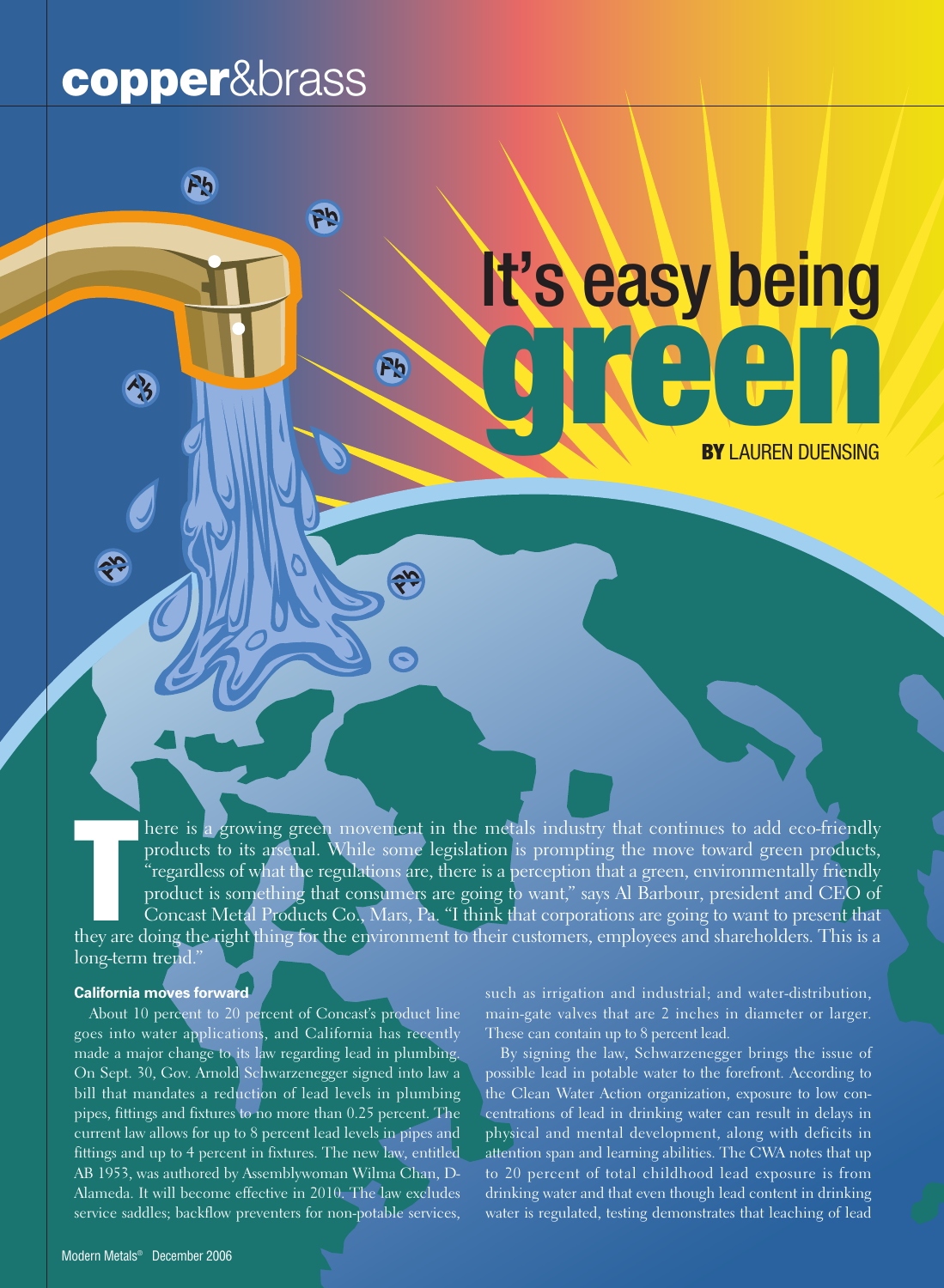at high levels still occurs, even with materials meeting all current specifications and regulatory requirements. The organization notes that a survey of several California cities, conducted in

2004 by the EPA, said that 20 percent of homes tested under the Lead and Copper Rule had significantly elevated levels of lead in drinking water.

In addition to the issue of lead in drinking water, there are other leadrelated issues that need to be addressed. One is the machining and grinding of castings at machining stations in foundries and machine shops because castings containing lead will impart some lead into the workplace atmosphere. A second issue is the added cost and effort incurred in treating lead-containing foundry sands for disposal.

Ivan Betcherman, sales manager for Ingot Metals Co. Ltd., Weston, Ontario, says, "Potable water notwithstanding, clean air legislation makes it incumbent upon foundries to have pollution control equipment that is engineered to prevent lead from entering the atmosphere. Foundries are a step ahead of the game when they can pour alloys that are lead-free from the get go."

"Whether you agree with the politics and science of the effects of lead on our health, lead is coming under increasing pressure to be eliminated from all facets of our lives," says Jim Palmour, vice president, sales, for Chase Brass and Copper Co. Inc., Montpelier, Ohio. "This pertains not only to our exposure as consumers but also to our exposure as workers. At some point, U.S. manufacturers may have to consider whether it is practical to make lead-containing products. Regardless, leaded brasses continue to be made safely and are safe to use in all current applications."

#### **Providing an alternative**

A product that takes care of the leaded brass issue is just coming into the market in North America, but has been used commercially in Japan for almost seven years to produce "more than four million cast water meter bodies, almost two

million forged water meter caps and countless screw machines and CNC parts," says Palmour. "It is clearly not a laboratory alloy." Eco Brass was developed by Sambo Copper Alloy Co. Ltd., Osaka, Japan, as a lead-free brass alloy that can be used to meet the



requirements of the law. Chase Brass and Copper Co. was licensed by Sambo to produce and sell Eco Brass rod and ingot in North America. Concast Metal Products Co. and Ingot Metals Co. Ltd. are sub-licensees, making it so the product covers the entire gamut of the lead-free brass industry.

"The Eco Brass alloy has a nominal composition of 75 percent copper, 3 percent silicon, 0.09 percent phosphorus and 21 percent zinc," says Palmour. "Rod from Chase Brass and Copper Co. Inc. is sold under the Green Dot trademark, which differentiates it from our leaded Blue Dot rod alloy." Other Eco Brass products include ingots from Ingot Metals Co. Ltd. Inc. and continuous cast rod from Concast Metal Products Co.

"Eco Brass was developed in response to a tightening of the drinking water lead leachate restriction in Japan that took effect in April of 2003," says Palmour. "Sambo went beyond the requirement of eliminating lead, however, and developed an alloy that can be machined, forged or cast; has strength like some stainless steel alloys; and has superior resistance to dezincification and stress corrosion cracking compared to existing leaded brasses." Eco Brass is currently used in water supply devices such as faucets, valves and fittings. It also has applications in fire protection devices such as ceiling sprinklers, ball valves, automotive parts (to meet the European RoHS and WEEE directives) and as a substitute for free-machining stainless steel in general applications.

Normally, in drinking water systems,

the lead in the castings makes them more machinable, says Betcherman. However, the problem with that is clear—now lead can be leached into the water. Eco Brass solves that problem with similar machinability to traditional brass alloys and has a highstrength equivalent to stainless steel. In addition, the alloy is suitable for casting and forging, allowing manufacturers to produce any shape.

"The composition of Eco Brass results in a copper-zinc-silicon phase, which breaks up chips similar to C360," says Palmour. "With high strength like stainless steel and a machinability rating of 70 percent to 80 percent, a machine shop may have to adjust setups, tooling types, cycle times and possibly coolant to optimize productivity. These issues will become minimal as experience is gained in the machining of this alloy.

"Forgeability is rated at 95 percent of C377 so Eco Brass may require changes in forging temperature and trimming tool alloy," he notes. "There is no castability rating so the comparison here is with short freezing range alloys. A foundry may be required to modify its gating and risering system if it is currently casting long freezing range alloys. The advantages are that with Eco Brass, current processing methods can still be utilized in machining, forging and casting environments."

#### **The future of eco-friendly materials**

"Customer feedback so far has been very positive for Eco Brass," says Betcherman. "At this early stage in the